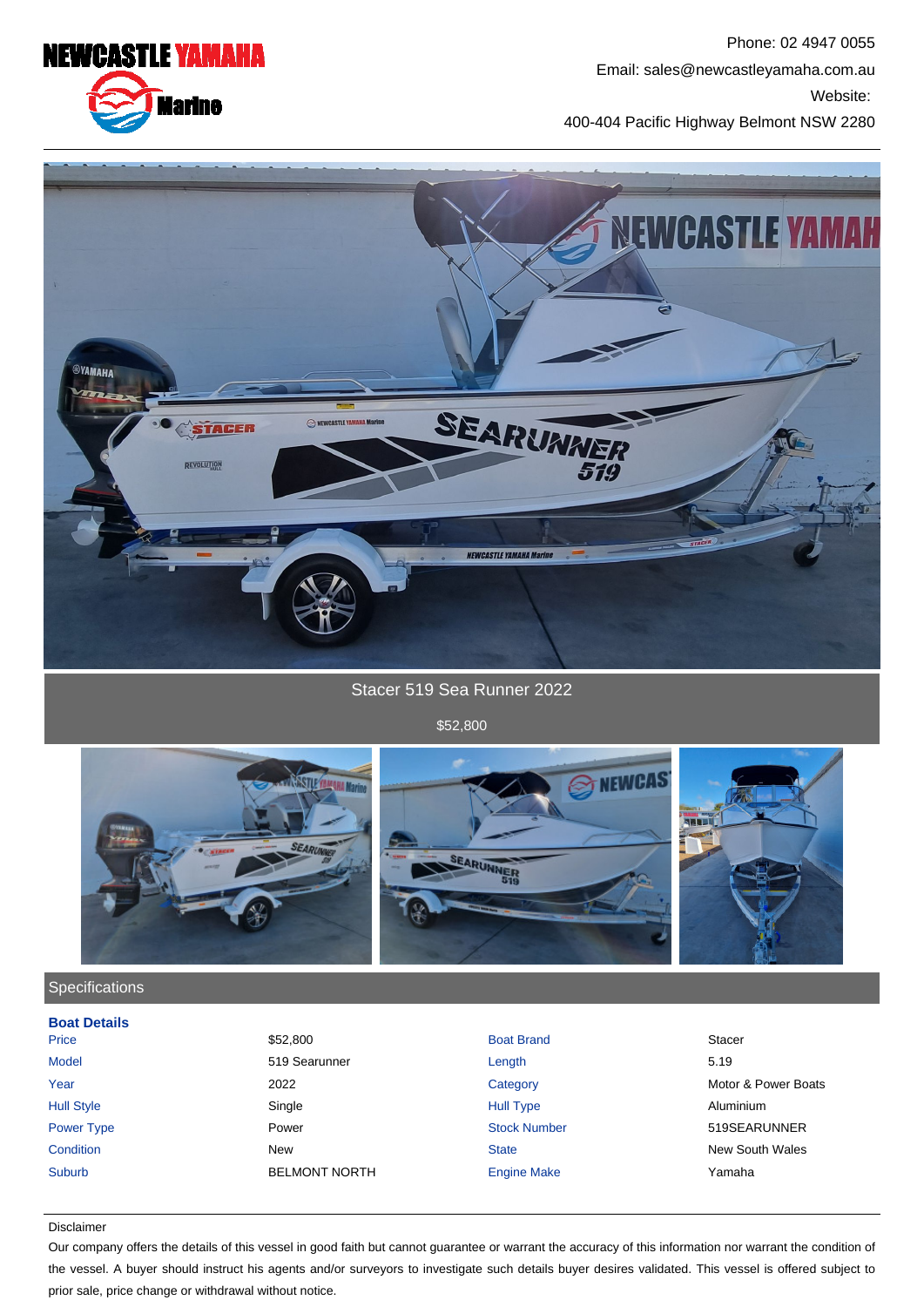

# **Description**

## PLEASE NOTE:

Due to record breaking demand on supply, all boats pictured are for display purposes only.

Pre orders are being taken for boat models. Please contact our sales team for up to date pre order ETA's

Stacer 519 Sea Runner is the smallest of the cabin boats featuring the Revolution Hull. This hull is basic but options available allows the boat to include ease of access through a transom door. The layout of the hull is roomy, accommodating 5 adults comfortably with a rear folding lounge, yet converts to a large cockpit space by folding or removing the rear lounge.

519 Sea Runner has many uses, family outings, powersports play day or fishing in all areas, off shore, lakes, dams or rivers. Features 5 Year Factory Warranty (3 + 2) Cabin Hatch Drink Holder Fold Down Fully Welded Gunnels & Side Decks Gunnel Bump Rubber Non-Return Scupper Drainage System Rails: Bowrails Seats: Elite Pro Seats: Folding Rear Lounge Seats: Transom Backrest Side Decks Extruded Windscreen 3 Year Warranty Accessory Kit Anchorwell Bung (38mm X1) Cabin Bunk Storage Cleat on Front Deck Cleat On Transom Corners Extruded Side Decks Fold Down Drink Holder Maxi Bracket Painted with Stripes Pole Mount Insert Rails: Aft Short side Rails: Low Bowrails Rear Ladder

Rod Holders (2) Seat: Elite Pro Seat: Folding Rear Lounge

### Disclaimer

Our company offers the details of this vessel in good faith but cannot guarantee or warrant the accuracy of this information nor warrant the condition of the vessel. A buyer should instruct his agents and/or surveyors to investigate such details buyer desires validated. This vessel is offered subject to prior sale, price change or withdrawal without notice.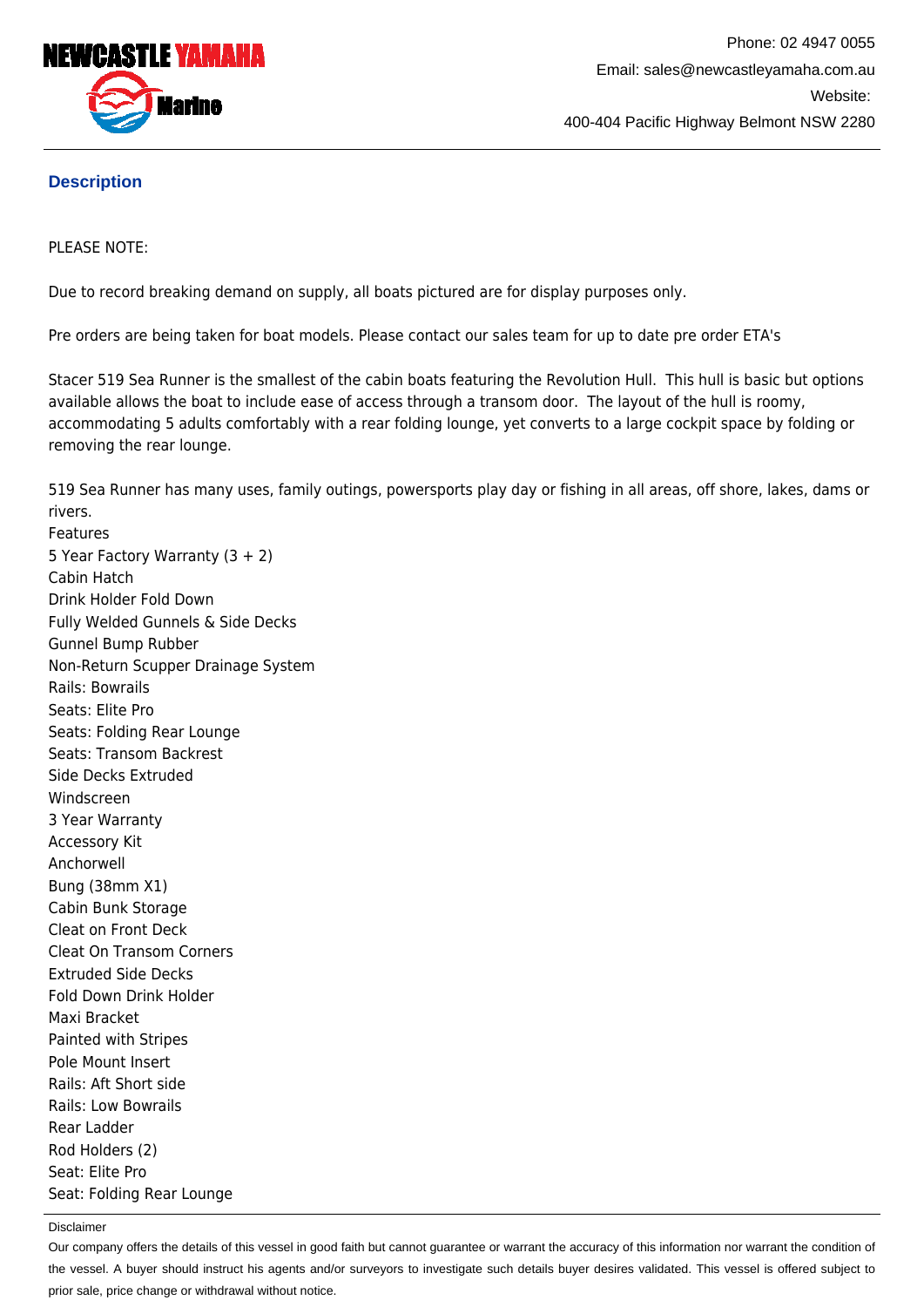

Side Pockets (2) Steering: Non Return Mechanical Transducer Brackets x 2 Underfloor Fuel Tank 77 Litres

Revoltion HullDrive away package includes;

Stacer 519 Sea Runner

Telwater TA alloy 1400 braked trailer

Yamaha VF90LA

Control box, control cables, 2 LAN gauges, fuel filter, alloy propeller

Battery/battery box

Boat and trailer registrations

Inshore safety -

5 PFD's, anchor/rope/chain kit, 2 paddles, tie down strap

OPTIONS INCLUDED;

- \* Bimini and enelope
- \* 3 in 1 active image transducer
- \* live bait tank plumbed
- \* Cabin Cushions and back rest
- \* Radio, GX750 VHF and whip
- \* Hook 7 reveal tripple shot, with C map

### PLEASE NOTE ADDITIONAL OPTIONS MAY BE DISPLAYED

YMF finance and YMI insurance available on site

| <b>Engine Details</b> |        |
|-----------------------|--------|
| <b>Engine Make</b>    | Yamaha |
| Displacement          | 1832   |

#### Disclaimer

Our company offers the details of this vessel in good faith but cannot guarantee or warrant the accuracy of this information nor warrant the condition of the vessel. A buyer should instruct his agents and/or surveyors to investigate such details buyer desires validated. This vessel is offered subject to prior sale, price change or withdrawal without notice.